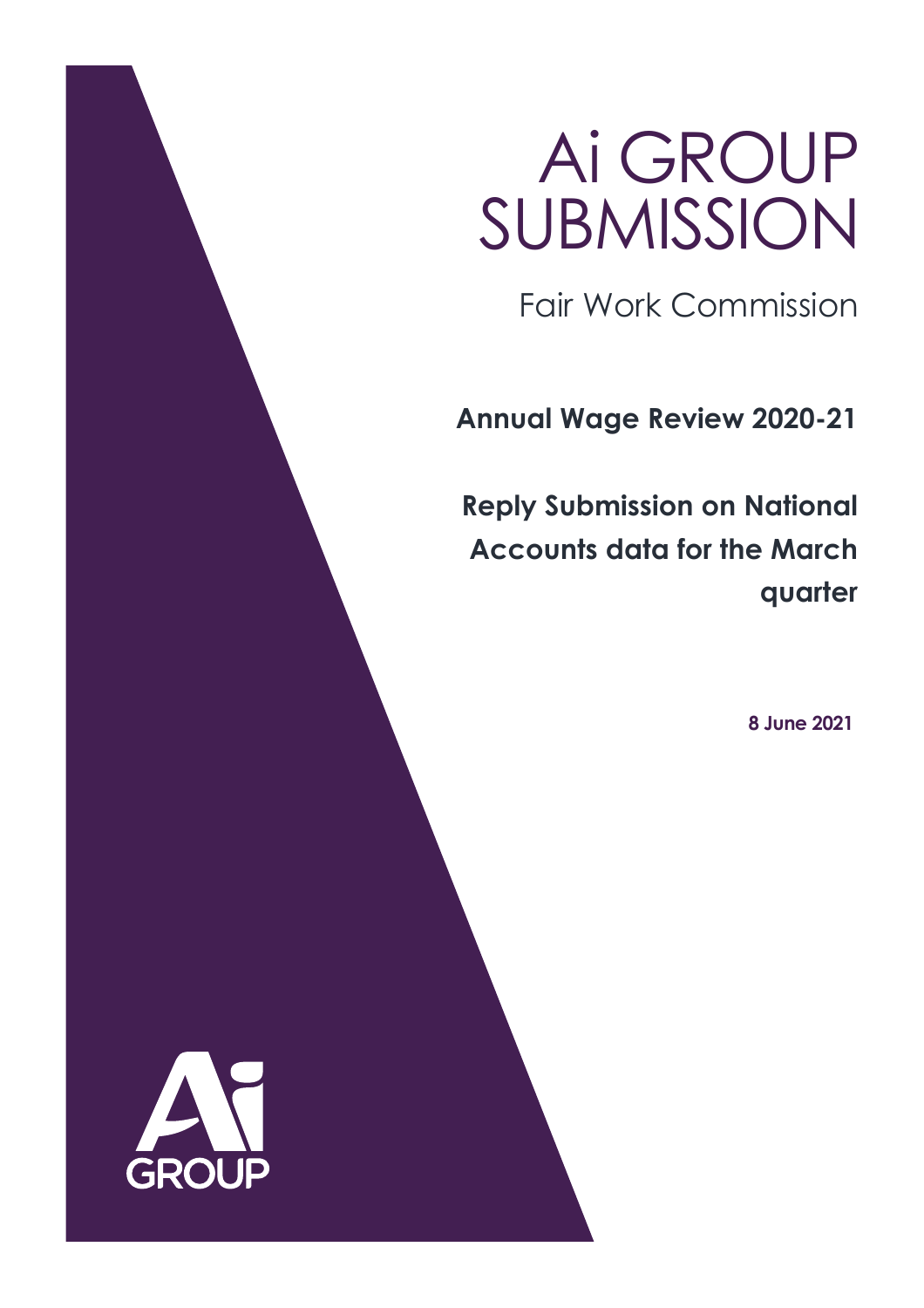# **1. Introduction**

On 26 March 2021, we filed our Initial Submission in the Annual Wage Review, on 23 April 2021 we filed our Reply Submission, on 14 May 2021 we filed our Post-Budget submission, and on 4 June 2021 we filed our submission on the *National Accounts* data for the March 2021 quarter.

This submission makes some brief supplementary points on the timing of any minimum wage increases.

## **2. Reply submission on National Accounts Data**

Ai Group has considered the submissions of other parties on the March Quarter National Accounts data. None of the submissions have led us to question or change the views that we expressed in our submission of 4 June 2021.

# **3. Quantum and timing of any minimum wage increases**

As set out in our Post-Budget Submission, Ai Group has proposed an increase of 1.1% in the National Minimum Wage and to award wage rates. This would contribute to a significant overall increase in living standards for award-reliant employees and their families. When added to the 0.5% Superannuation Guarantee (**SG**) increase that is operative from 1 July and the equivalent of a 1.6% increase in pre-tax income that an employee on the National Minimum Wage will receive in coming months as a result of the personal income tax changes introduced in the 2020- 21 Budget, our proposal would result in the equivalent of a 3.2% increase in remuneration for low paid employees. Consistent with longstanding past practice, it is appropriate for the Commission to take into account the increase in the SG and the decrease in personal taxation, when determining the quantum of any minimum wage increase in the Annual Wage Review.

With regard to the timing of any minimum wage increase, we have proposed that the same industry groups be adopted by the Commission as in last year's Annual Wage Review decision, with the following operative dates:

- An operative date of 1 July 2021 for any increase in the National Minimum Wage and any wage increase in Group 1 awards.
- An operative date of 1 September 2021 for any wage increase in Group 2 awards.
- An operative date of 1 January 2022 for any wage increase in Group 3 awards.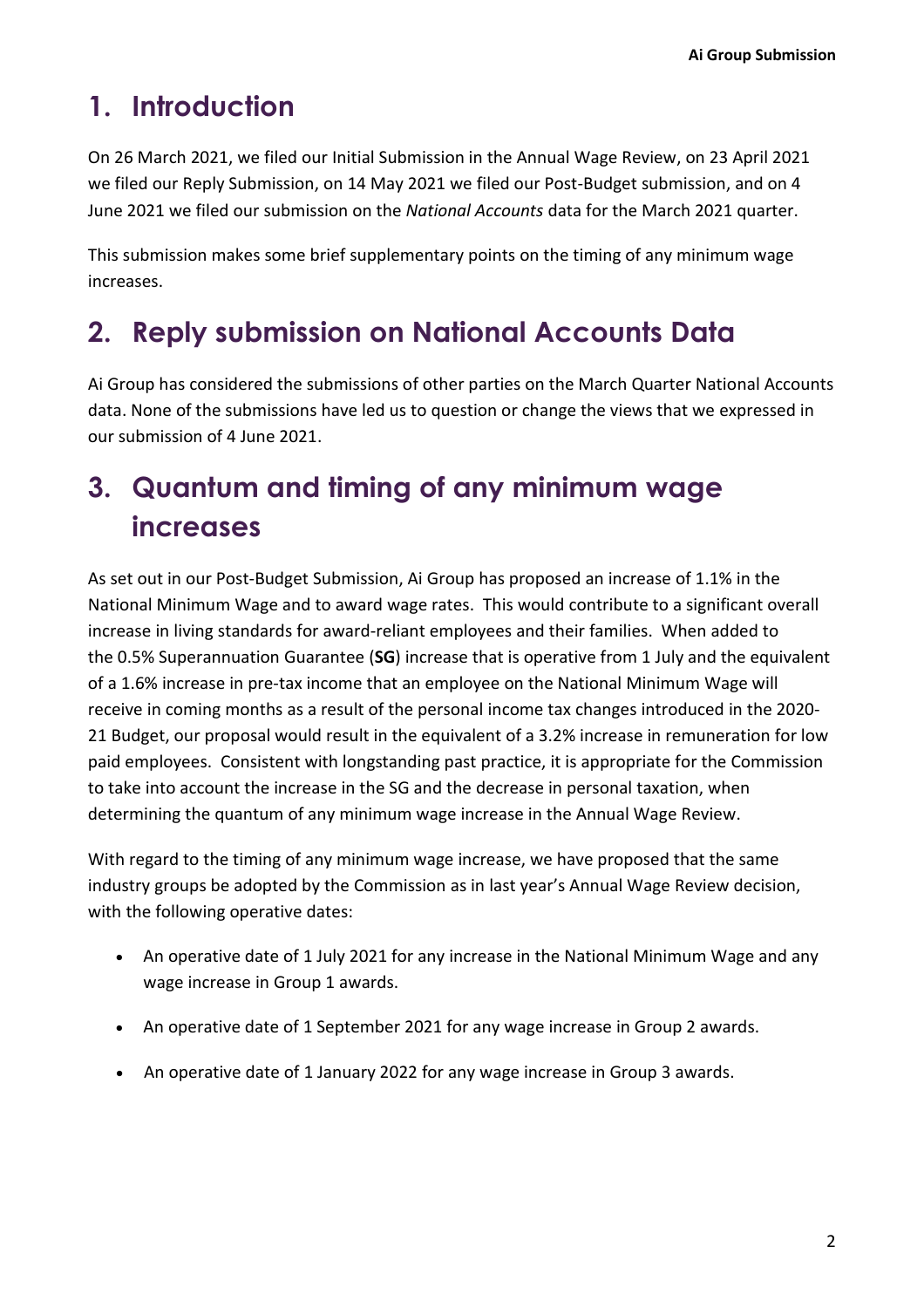The 'exceptional circumstances' that exist this year justifying a delayed operative date for any wage increase in Group 2 and Group 3 awards are two-fold:

- 1. These industry sectors, including various sub-sectors, have been adversely impacted by the pandemic and have not yet recovered to pre-pandemic levels.
- 2. The delayed operative dates last year for award wage increases in these awards has resulted in the 'exceptional circumstance' that employers would be required to pay two wage increases in close succession, unless a delayed increase is granted again this year. The Panel alluded to this in the *Annual Wage Review 2019-20 Decision*:
	- *[192] Finally, we also acknowledge that the different operative dates we have determined for the 3 award clusters may have implications for the timing of any variation in modern award minimum wages in the 2020–21 Review.*

In *Research Report 5/2021 – An assessment of the economic effects of COVID-19 − Version 5*, Professor Borland states:

New data on the number of jobs and economic activity by industry, and the progress of recovery since mid-2020, suggest the need for adjusting the classification of industries according to the impact of COVID-19 that I had recommended in Borland (2021a). Hence, I propose a new nomenclature and associated definitions for classifying industries:

- Fully recovered: Industries where the number of jobs and activity has recovered to now be at or above the level prior to the onset of COVID-19;
- Almost recovered: Industries where the number of jobs and economic activity remain marginally below the level prior to the onset of COVID (in the case of jobs, 1 to 2 per cent below the level prior to COVID); and
- Lagging recovery: Industries where the number of jobs and economic activity has not fully recovered or has progressively decreased to now be below the level prior to the onset of COVID-19 by a significant amount (in the case of jobs, 5 to 10 per cent below the level prior to COVID-19).

My recommended classification is:

| <b>Lagging recovery</b>                   | <b>Fully recovered</b>                          |
|-------------------------------------------|-------------------------------------------------|
| Accommodation and food services           | Agriculture, forestry and fishing               |
| Transport, postal and warehousing         | Mining                                          |
| Information, media and telecommunications | Electricity, gas, water and waste services      |
|                                           | Retail trade                                    |
| <b>Almost recovered</b>                   | <b>Financial and insurance services</b>         |
| Manufacturing                             | Rental, hiring and real estate services         |
| Construction                              | Professional, scientific and technical services |
| Wholesale trade                           | Administrative support services                 |
| <b>Education and training</b>             | Public administration and safety                |
| Arts and recreation services              | Health care and social assistance               |
|                                           | Other services                                  |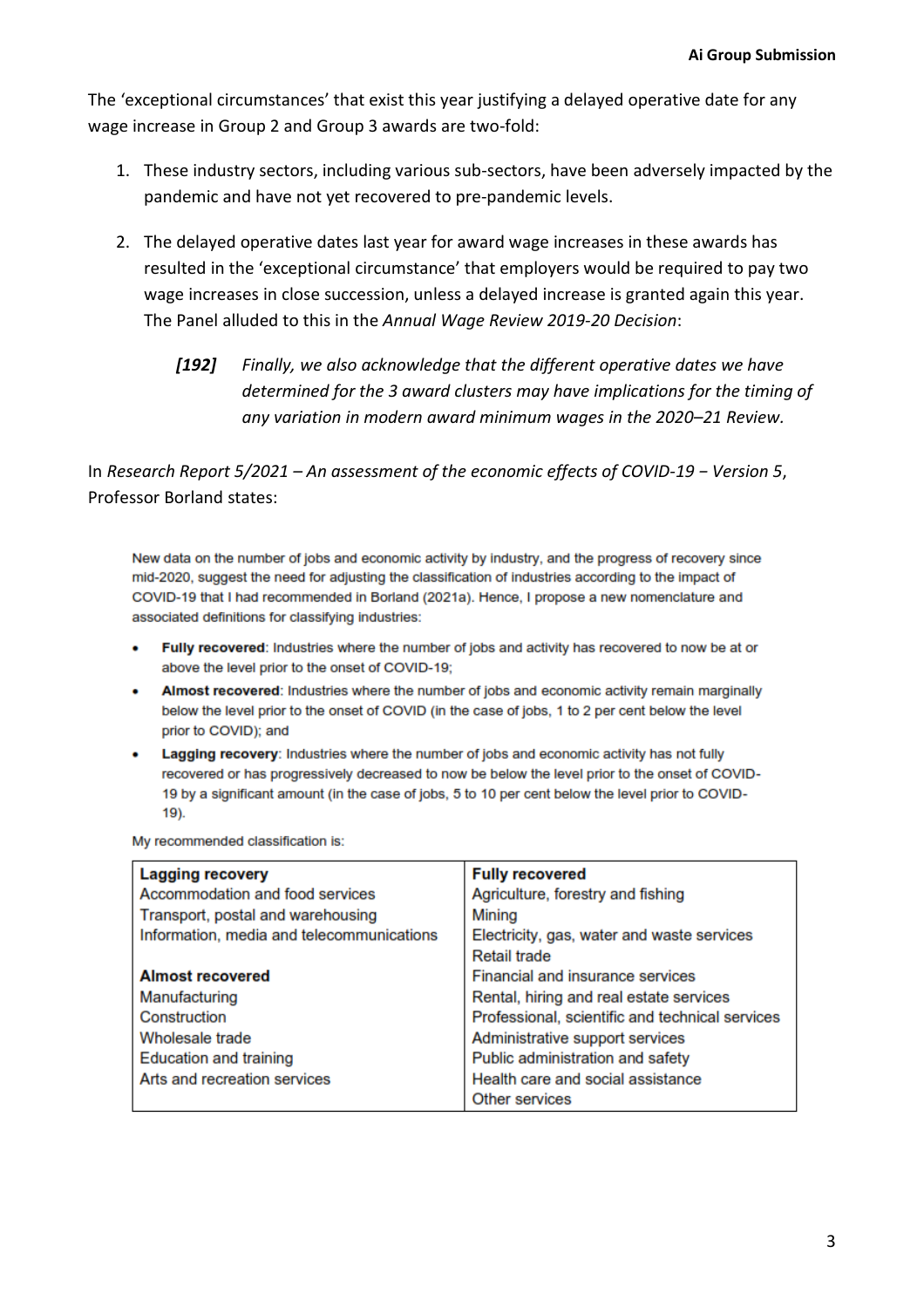Ai Group does not support the above groupings replacing those used in the Annual Wage Review 2020-21 decision for the determination of operative dates, for the following reasons:

- 1. The recovery has been very uneven in some sectors (e.g. retail) and Professor Borland's analysis does not take this into account. Some sectors in some industries are clearly struggling due to the effects of the pandemic and this is disguised when only the overall data for entire industries are considered.
- 2. Determining operative dates in accordance with Professor Borland's classifications would fail to take into account the fact that some employers only paid the last Annual Wage Review increase in February 2021 (e.g. employers in the retail industry).
- 3. Professor Borland's analysis only uses data up to 8 May 2021 and therefore does not take into account the latest Victorian lockdown which will have a major impact on businesses in that State, nor does the analysis take into account the latest economic data. (See sections 2 and 3 of Ai Group's submission of 4 June 2021).